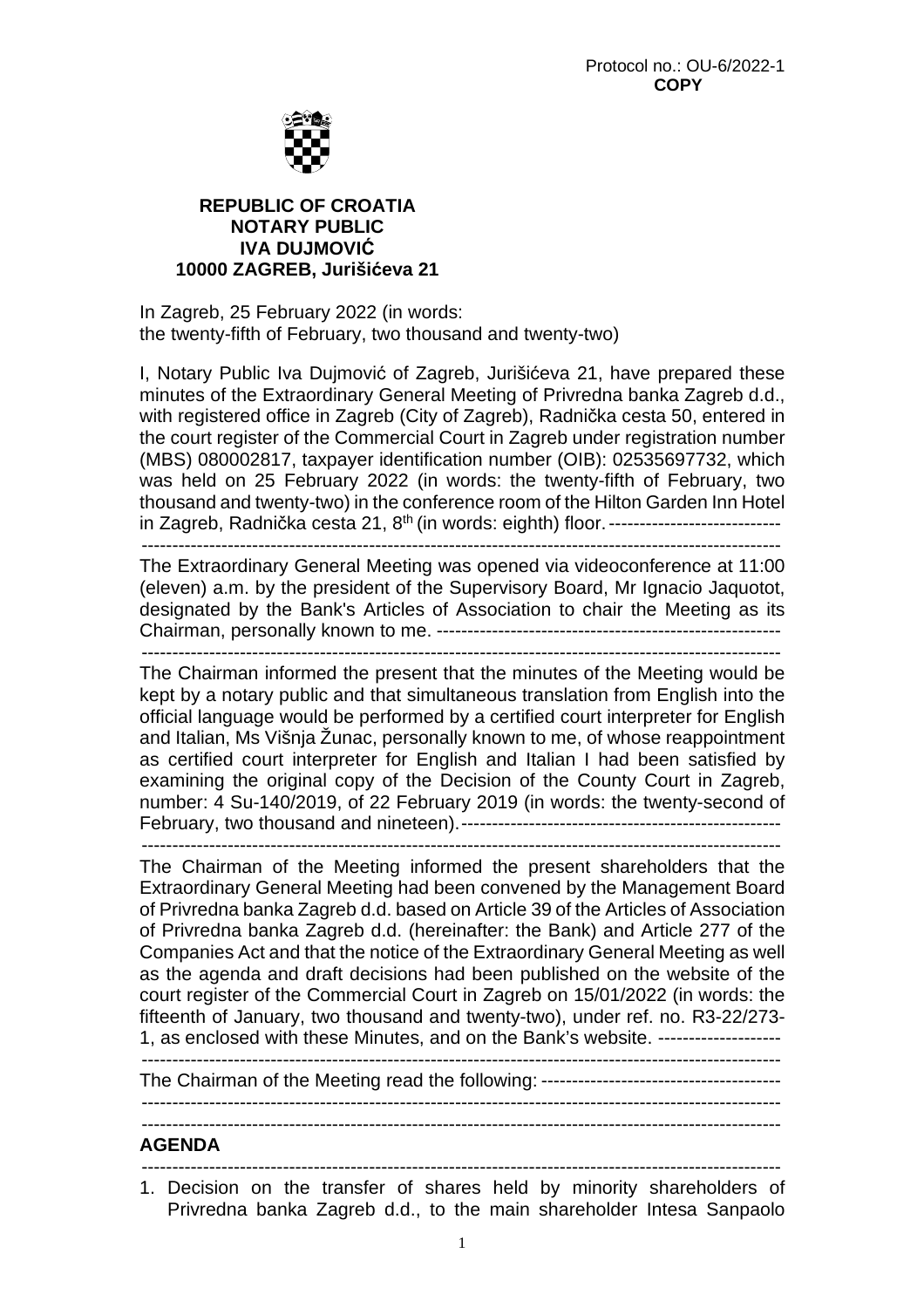### Protocol no.: OU-6/2022-1  *COPY* **COPY**

Holding International S.A. Luxembourg, Grand Duchy of Luxembourg, in exchange for consideration ---------------------------------------------------------------

- 2. Decision on the reduction of share capital of Privredna banka Zagreb d.d. by withdrawing own shares ---------------------------------------------------------------
- 3. Decision on the amendments to Articles 16 and 17 of the Articles of Association of Privredna banka Zagreb d.d. ----------------------------------------- --------------------------------------------------------------------------------------------------------

Draft Decisions: ----------------------------------------------------------------------------------

--------------------------------------------------------------------------------------------------------

--------------------------------------------------------------------------------------------------------

**Ad 1)** The Management Board and the Supervisory Board put forward before the Extraordinary General Meeting of the Bank the proposal to adopt the following -------------------------------------------------------------------------------------------

--------------------------------------------------------------------------------------------------------

# **DECISION**

**on the transfer of shares held by minority shareholders of Privredna banka Zagreb d.d., to the main shareholder Intesa Sanpaolo Holding International S.A. Luxembourg, Grand Duchy of Luxembourg, in exchange for consideration** 

 -------------------------------------------------------------------------------------------------------- --------------------------------------------------------------------------------------------------------

### Article 1

Share capital of Privredna banka Zagreb d.d. with registered seat at Radnička cesta 50, 10000 Zagreb, registered with the court register of the Commercial Court of Zagreb under registered ID No. (MBS): 080002817, PIN (OIB) 02535697732 (hereinafter: Privredna banka Zagreb d.d.) amounts to HRK 1,907,476,900.00 (in words: one billion, nine hundred and seven million, four hundred and seventy-six thousand and nine hundred kuna) and is divided into 19,074,769 (in words: nineteen million, seventy-four thousand and seven hundred and sixty-nine) ordinary registered shares, each in a nominal amount of HRK 100.00 (in words: one hundred), issued in dematerialised form and existing solely in the form of electronic record in the central depository of dematerialised securities run by the Central Depository & Clearing Company Inc. (SKDD d.d.) with registered seat at Heinzelova 62a, 10000 Zagreb, (hereinafter: the CDCC). -----------------------------------------------------------------------

# -------------------------------------------------------------------------------------------------------- Article 2

It is determined that Intesa Sanpaolo Holding International S.A with registered seat at 28 Boulevard de Kockelscheuer, L- 1821 Luxembourg, Grand Duchy of Luxembourg, registered with the Luxembourg companies register, under the registration number: B 44318, PIN: 26181849739 (hereinafter: Intesa Sanpaolo) holds a total of 18,591,522 (in words: eighteen million, five hundred and ninety-one thousand and five hundred and twenty-two) ordinary voting registered shares in Privredna banka Zagreb d.d. with the nominal amount of HRK 100.00 (in words: one hundred) per share, which are held as dematerialized securities in the computer system of central depositary managed by the CDCC, with designation PBZ-R-A, ISIN: HRPBZ0RA0004, which in total represent 97.47% (in words: ninety-seven point forty-seven percent) of the share capital of Privredna banka Zagreb d.d. and at the time of adopting the Decision to call the Extraordinary General Meeting give right to a total of 99.07% (in words: ninety-nine point zero seven percent) of total votes at the General Meeting of Privredna banka Zagreb d.d. ------------------------------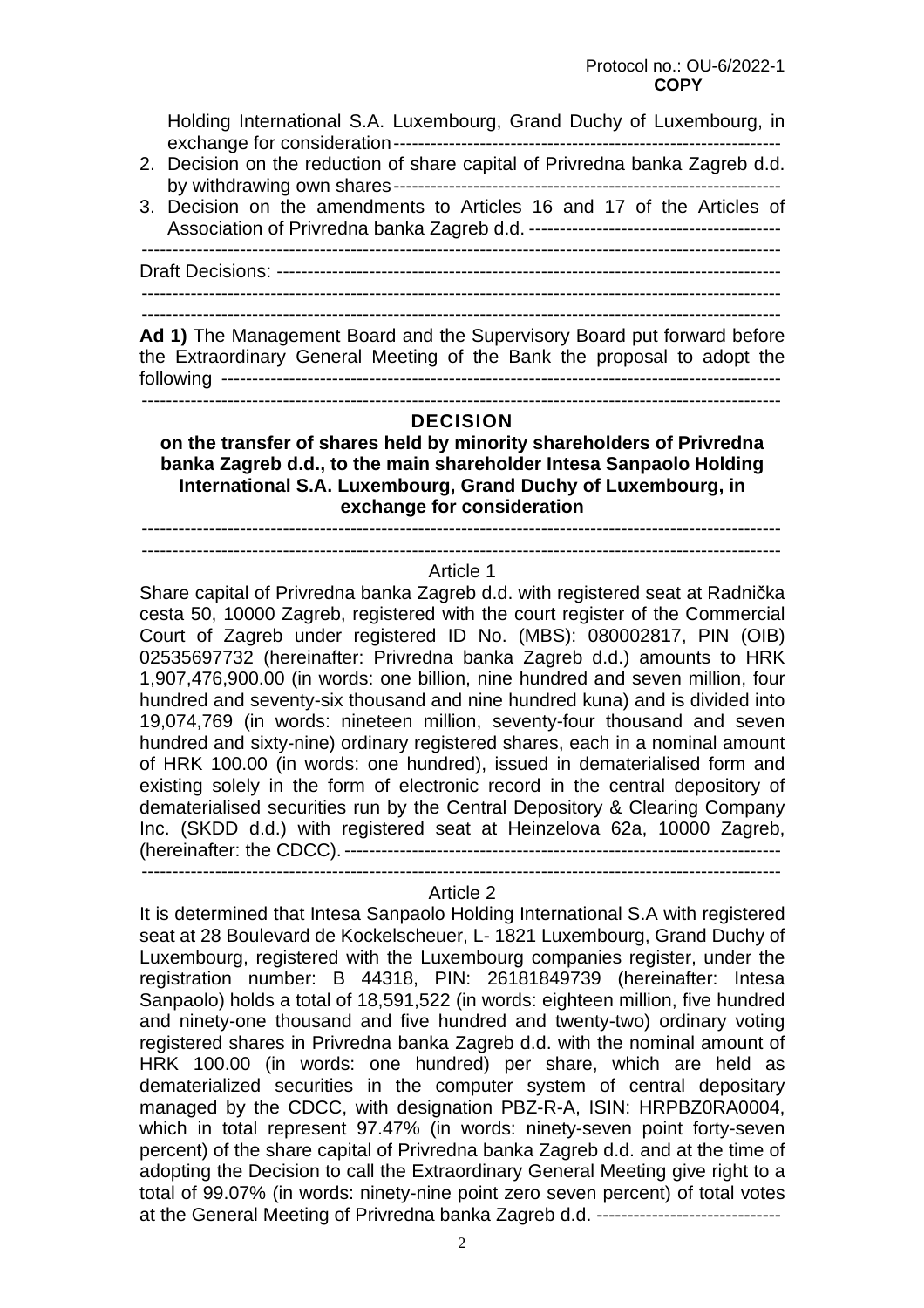## -------------------------------------------------------------------------------------------------------- Article 3

It is determined that Privredna banka Zagreb d.d. holds 309,022 (in words: three hundred and nine thousand and twenty-two) ordinary registered treasury shares in Privredna banka Zagreb d.d., with the nominal amount per share of HRK 100.00 (in words: one hundred), which are held as dematerialized securities in the computer system of central depositary held by the CDCC with designation PBZ-R-A, ISIN: HRPBZ0RA0004, which represent a total of 1.62% (one point sixty-two percent) of the share capital of Privredna banka Zagreb d.d. and all the remaining shareholders in Privredna banka Zagreb d.d., besides Intesa Sanpaolo as the main shareholder and Privredna banka Zagreb d.d., (hereinafter: the minority shareholders) hold in total 174,225 (in words: one hundred and seventy-four thousand and two hundred and twenty-five) ordinary voting registered shares in Privredna banka Zagreb d.d. with the nominal amount of HRK 100.00 (in words: one hundred) per share, which are held as dematerialized securities in the computer system of central depositary held by the CDCC, with designation PBZ-R-A, ISIN: HRPBZ0RA0004, which represent a total of 0.91% (in words: zero point ninety-one percent) of the share capital of Privredna banka Zagreb d.d. and at the time of adopting the Decision to call the Extraordinary General Meeting give right to a total of 0.93% (zero point ninetythree percent) of total votes at the General Meeting of Privredna banka Zagreb d.d. ---------------------------------------------------------------------------------------------------

--------------------------------------------------------------------------------------------------------

#### Article 4

In accordance with the provisions referred to in Article 300f to 300j of the Companies Act and based on this Decision, the minority shareholders' shares, precisely 174,225 (in words: one hundred and seventy-four thousand and two hundred and twenty-five) ordinary voting registered shares in Privredna banka Zagreb d.d. with the nominal amount of HRK 100.00 per share, which are held as dematerialized securities in the computer system of central depositary held by the CDCC, with designation PBZ-R-A, ISIN: HRPBZ0RA0004, which represent a total of 0.91% (in words: zero point ninety-one percent) of the share capital of Privredna banka Zagreb d.d. and give right to total of 0.93% (zero point ninety-three percent) of total votes at the General Meeting of Privredna banka Zagreb d.d., are transferred as of the day of registration of this Decision in the court register of the Commercial Court of Zagreb from minority shareholders to Intesa Sanpaolo as the main shareholder. ----------------------------

--------------------------------------------------------------------------------------------------------

### Article 5

Privredna banka Zagreb d.d. shall, upon registration of this decision in the court register of the Commercial Court of Zagreb, notify the CDCC without delay with the purpose of performing the corporative action of transfer of shares held by minority shareholders from the dematerialised securities account of minority shareholders to dematerialised securities account of Intesa Sanpaolo, in accordance with this Decision and the relevant resolution of the Commercial Court of Zagreb. ----------------------------------------------------------------------------------

--------------------------------------------------------------------------------------------------------

# Article 6

For the transferred shares Intesa Sanpaolo will pay the minority shareholders a consideration in cash in the amount of HRK 830.00 (in words: eight hundred and thirty) for one share in Privredna banka Zagreb d.d. which is fully paid in and over which no encumbrances are perfected. For shares which are not fully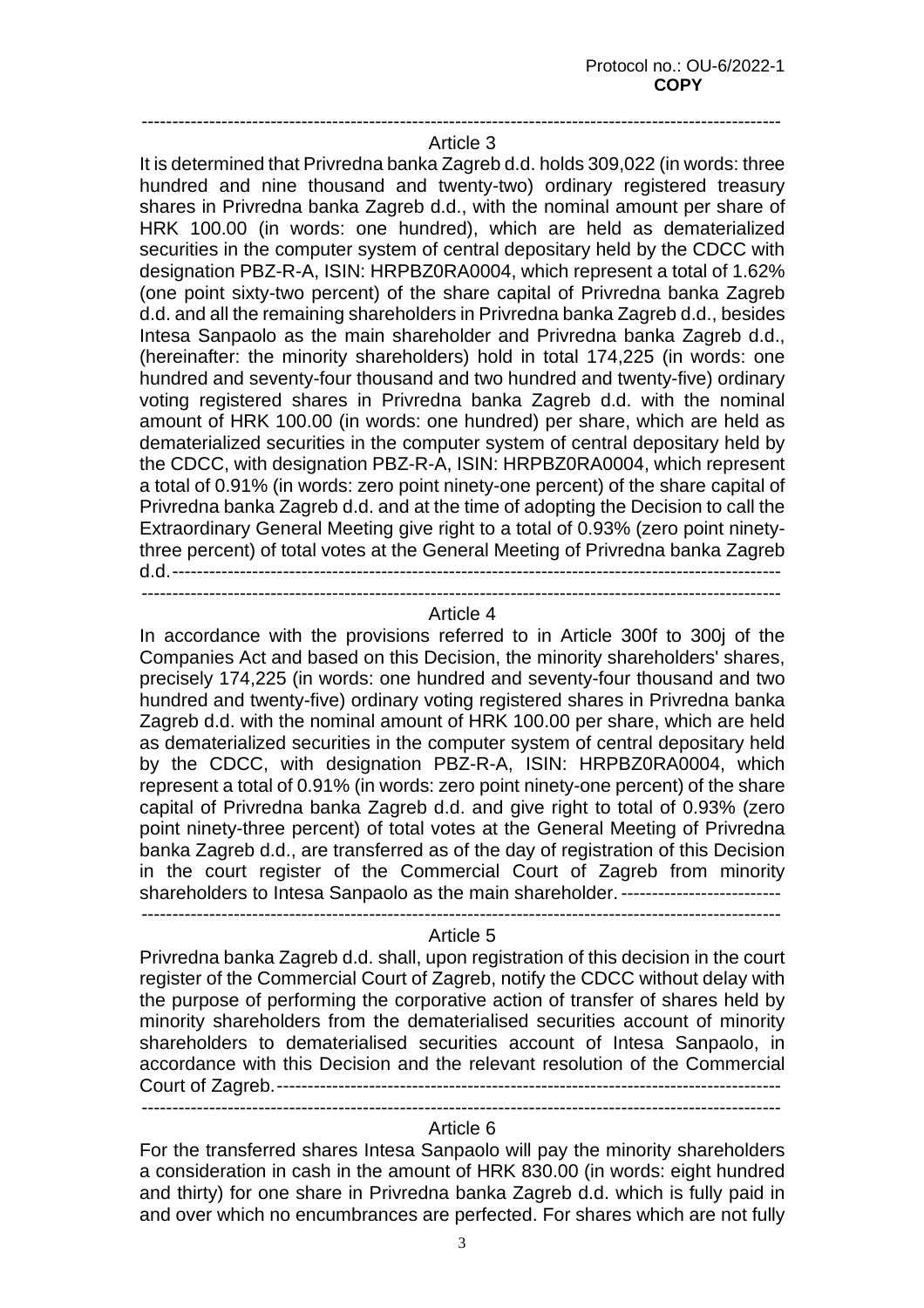paid in and/or over which there are existing encumbrances, the consideration paid to minority shareholders shall be decreased by the actual amount of encumbrance and/or amount of payment obligation.------------------------------------------------------------------------------------------------------------------------------------------

#### Article 7

Adequacy of the consideration was examined by court expert for accounting, finance, tax and appraisal of companies Snježana Galić, dipl. oec., appointed by the resolution of the Commercial Court of Zagreb Ref. No. Rl-267/2021 dated 15 (in words: the fifteenth of) November 2021 (in words: two thousand and twenty-one), who issued on 29 (in words: the twenty-ninth of) November 2021 (in words: two thousand and twenty-one) a report and opinion on adequacy of the consideration that the main shareholder ought to pay to minority shareholders of Privredna banka Zagreb d.d., all in accordance with Article 300h of the Companies Act. ------------------------------------------------------------------ The respective report and opinion confirmed and elaborated the adequacy of the set consideration amount. The original of the report and opinion in question is attached to the minutes of the General Meeting of Privredna banka Zagreb d.d. and constitutes its integral part. --------------------------------------------------------

--------------------------------------------------------------------------------------------------------

#### Article 8

The consideration shall without delay upon registration of this Decision in the court register of the Commercial Court of Zagreb, be paid through the CDCC to each minority shareholder on whose dematerialised securities account in the computer system of the central depository held by the CDCC shares of Privredna banka Zagreb d.d. are registered on the day of transfer, into their bank accounts known to the CDCC or Privredna banka Zagreb d.d. The consideration shall be paid together with the pertaining interest rates in the amount of Croatian National Bank's discount rate increased by five percentage points, accrued from the day of registration of this Decision in the court register of the Commercial Court of Zagreb until the payment of the consideration to minority shareholders. --------------------------------------------------------------------------

--------------------------------------------------------------------------------------------------------

### Article 9

In the event that neither the CDCC nor Privredna banka Zagreb d.d. have information on the bank accounts of minority shareholders and the minority shareholders do not provide the CDCC with information on their bank accounts upon the CDCC's written request or in the event of other issues with payment, the consideration amount shall be deposited with the CDCC with the effect of completion of Intesa Sanpaolo's obligation of consideration payment. The CDCC shall provide the minority shareholders with reports on possibilities and manner of withdrawing the accrued amount. ---------------------------------------------

--------------------------------------------------------------------------------------------------------

#### Article 10

Report of Intesa Sanpaolo, as the main shareholder, with the elaboration of adequacy of consideration is attached in original to the minutes of the General Meeting of Privredna banka Zagreb d.d. and constitutes its integral part, all in accordance with Article 300h of the Companies Act. ---------------------------------- --------------------------------------------------------------------------------------------------------

### Article 11

The CDCC guarantees for payment of consideration to minority shareholders due to the fact that Intesa Sanpaolo deposited the required consideration amount with the CDCC in accordance with the Agreement on deposit and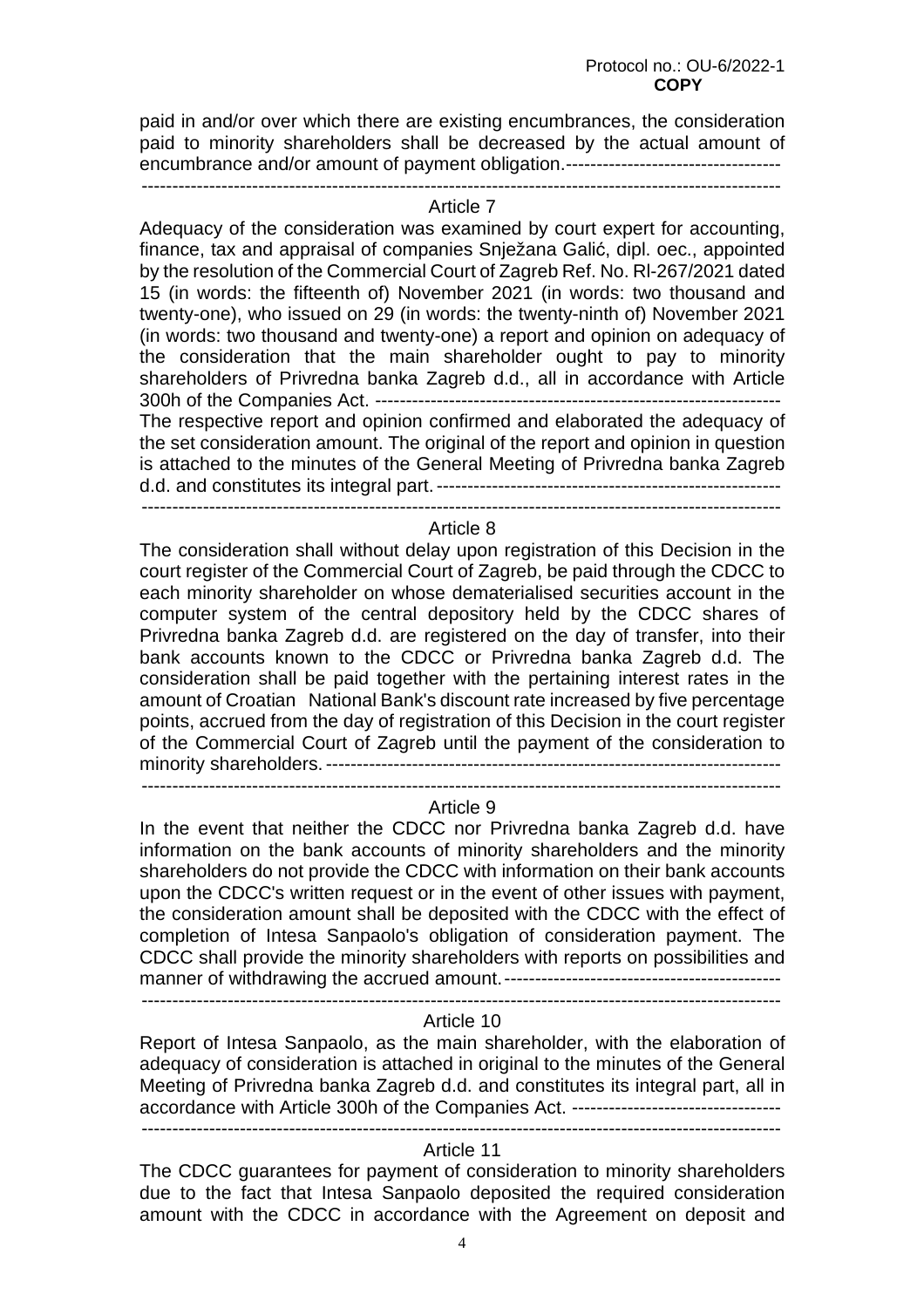payment of consideration entered into by CDCC and Intesa Sanpaolo on 20 December 2021 and the CDCC's certificate of deposit of funds. ---------------------------------------------------------------------------------------------------------------------------

#### Article 12

This Decision shall enter into force on the date of its entry in the court register. -------------------------------------------------------------------------------------------------------- -------------------------------------------------------------------------------------------------------- Explanation of proposal: ----------------------------------------------------------------------- Intesa Sanpaolo Holding International S.A. Luxembourg, Grand Duchy of Luxembourg (hereinafter: Intesa Sanpaolo) as the main shareholder of Privredna banka Zagreb d.d. (further: the Bank), holding a total of 18,591,522 (in words: eighteen million, five hundred and ninety-one thousand, and five hundred and twenty-two) ordinary shares of the Bank or a 97.47% (in words: ninety-seven point forty-seven percent) share in the Bank's share capital, submitted a request for the transfer of shares held by minority shareholders of the Bank. ------------------------------------------------------------------------------------------ Minority shareholders of the Bank hold a total of 174,225 (in words: one hundred and seventy-four thousand and two hundred and twenty-five) ordinary shares of the Bank or a 0.91% (in words: zero point ninety-one percent) share in the Bank's share capital, while Privredna banka Zagreb d.d. holds 309,022 (in words: three hundred and nine thousand and twenty-two) ordinary treasury shares or a 1.62% (in words: one point sixty-two percent) share in the Bank's share capital. -------------------------------------------------------------------------------------- Reasons for the transfer of shares, held by minority shareholders, are the following: ------------------------------------------------------------------------------------------- - minority shareholders objectively may not affect the decision-making in Privredna banka Zagreb d.d., since they hold shares in total accounting for less than 5% (in words: five percent) of the Bank's share capital and such share in the share capital is not considered sufficient to exercise the controlling rights by which the management of Privredna banka Zagreb d.d. may in any way be affected; -------------------------------------------------------------------------------------------- - trading in shares is hampered for minority shareholders, because none of them holds shares exceeding 0.5% (in words: zero point five percent) of the share capital of Privredna banka Zagreb d.d. Payment of appropriate consideration will enable minority shareholders to reinvest the obtained funds for other purposes and realise other business goals; ----------------------------------- transfer of shares, held by minority shareholders, to the main shareholder and payment of appropriate consideration will make Intesa Sanpaolo a 100% (in words: one hundred percent) shareholder of Privredna banka Zagreb d.d. This will simplify the ownership structure and the operational business, which primarily refers to simplified adoption of business decisions in Privredna banka Zagreb d.d. ---------------------------------------------------------------------------------------- Therefore, transfer of shares held by minority shareholders is in the interest of all sides – Privredna banka Zagreb, minority shareholders, and the main shareholder. --------------------------------------------------------------------------------------- -------------------------------------------------------------------------------------------------------- **Ad 2)** The Management Board and the Supervisory Board put forward before the Extraordinary General Meeting of the Bank the proposal to adopt the following ------------------------------------------------------------------------------------------- --------------------------------------------------------------------------------------------------------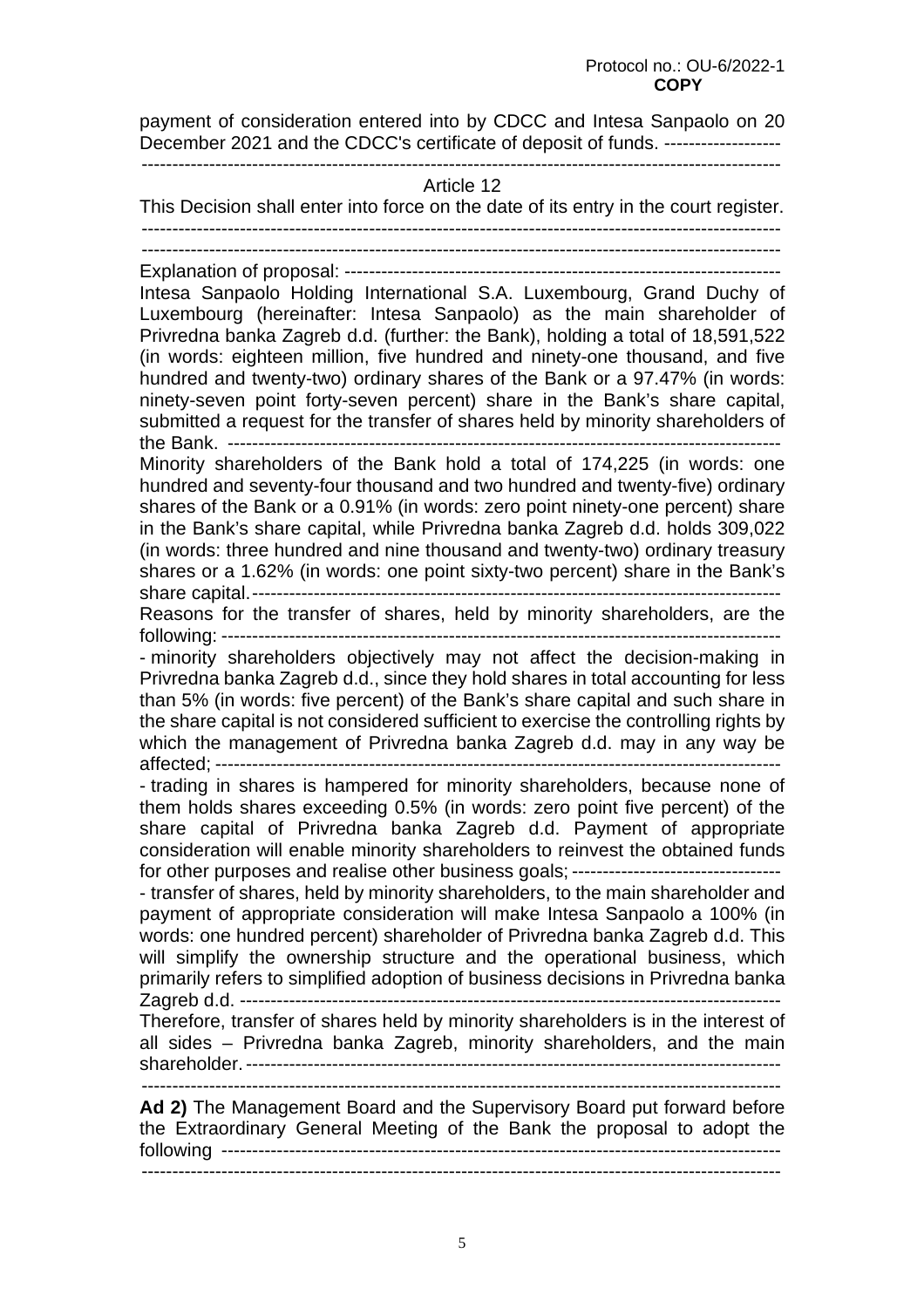# **DECISION**

# **on the reduction of share capital of Privredna banka Zagreb d.d. by withdrawing own shares**

 -------------------------------------------------------------------------------------------------------- --------------------------------------------------------------------------------------------------------

### Article 1

It is hereby established that the share capital of Privredna banka Zagreb d.d. amounts to HRK 1,907,476,900.00 (in words: one billion, nine hundred and seven million, four hundred and seventy-six thousand and nine hundred kuna) and it is divided into 19,074,769 (in words: nineteen million, seventy-four thousand and seven hundred and sixty-nine) ordinary registered shares, each in the nominal amount of HRK 100.00 (in words: one hundred). -------------------- --------------------------------------------------------------------------------------------------------

### Article 2

It is hereby established that Privredna banka Zagreb d.d. holds 309,022 (in words: three hundred and nine thousand and twenty-two) own ordinary registered shares, in the nominal amount of HRK 100.00 (in words: one hundred) per share.

--------------------------------------------------------------------------------------------------------

### Article 3

The share capital of the Bank is reduced by withdrawing own shares, from the amount of HRK 1,907,476,900.00 (in words: one billion, nine hundred and seven million, four hundred and seventy-six thousand and nine hundred kuna) by the amount of HRK 30,902,200.00 (in words: thirty million, nine hundred and two thousand, and two hundred), so that the total share capital of the Bank upon reduction amounts to HRK 1,876,574,700.00 (in words: one billion, eight hundred and seventy-six million, five hundred and seventy-four thousand and seven hundred kuna).---------------------------------------------------------------------------

The share capital of the Bank is reduced by the amount of the share capital that accounts for the withdrawn shares on the day of registering the decision on reduction of the share capital in the court registry of the Commercial Court in Zagreb. ---------------------------------------------------------------------------------------------

Privredna banka Zagreb d.d. shall upon registration of this Decision in the court registry of the Commercial Court in Zagreb without delay inform the Central Depository & Clearing Company Inc. (SKDD d.d.) with the aim of implementing the corporate action of reducing the share capital, in accordance with this Decision and relevant order of the Commercial Court in Zagreb. -------------------

--------------------------------------------------------------------------------------------------------

### Article 4

The withdrawal of own shares is implemented to simplify administrative procedures relating to the management of own shares in the portfolio, and particularly shares purchased following the withdrawal of shares from listing on the regulated market. -------------------------------------------------------------------------- --------------------------------------------------------------------------------------------------------

### Article 5

This Decision shall enter into force on the date of its entry in the court register. --------------------------------------------------------------------------------------------------------

--------------------------------------------------------------------------------------------------------

Explanation of the proposal: ----------------------------------------------------------------- --------------------------------------------------------------------------------------------------------

The withdrawal of own shares is implemented to simplify administrative procedures relating to the management of own shares in the portfolio, and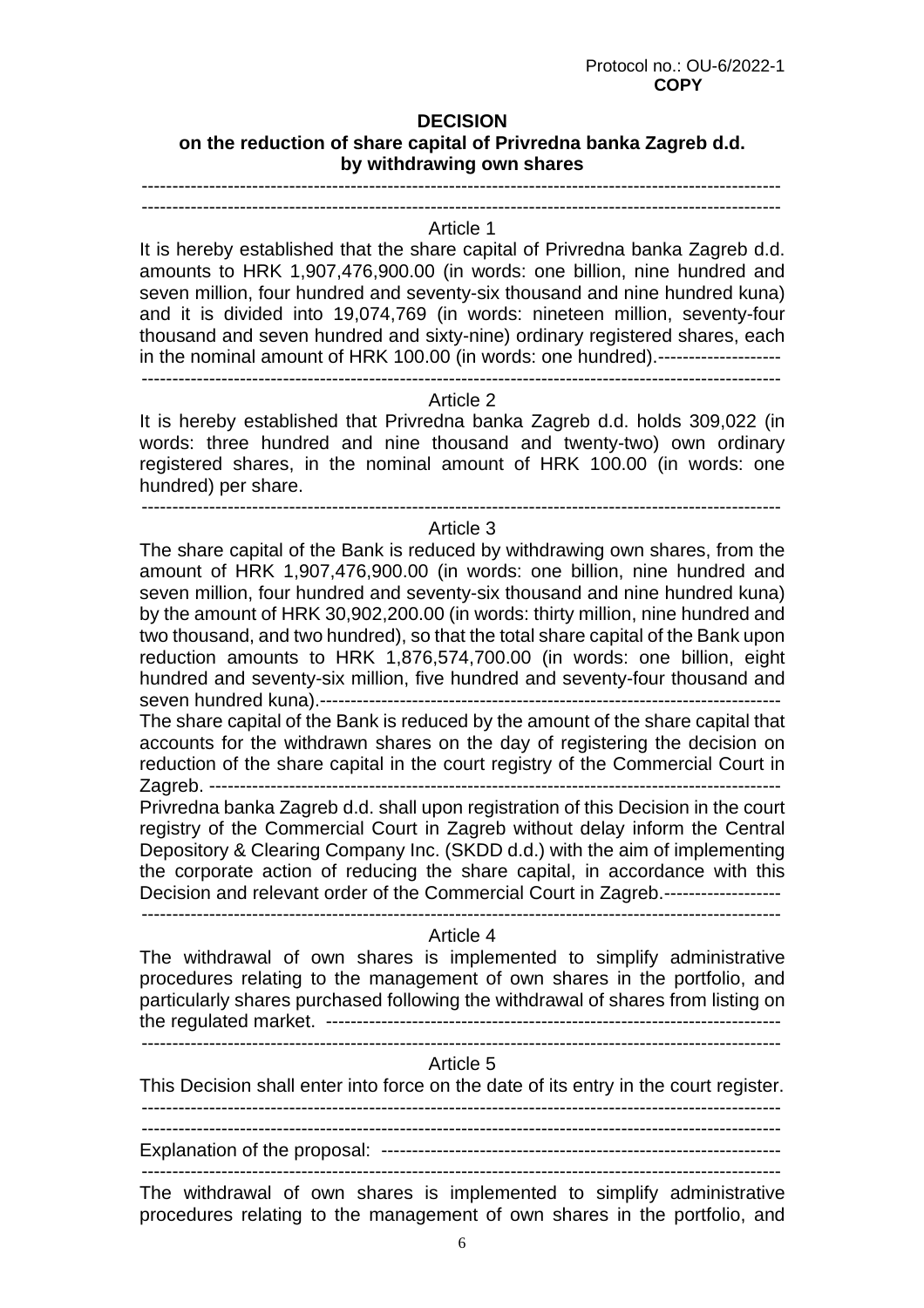Protocol no.: OU-6/2022-1  *COPY* **COPY** 

particularly shares purchased following the withdrawal of shares from listing on the regulated market. ---------------------------------------------------------------------------

--------------------------------------------------------------------------------------------------------

**Ad 3)** The Management Board and the Supervisory Board put forward before the Extraordinary General Meeting of the Bank the proposal to adopt the following -------------------------------------------------------------------------------------------- --------------------------------------------------------------------------------------------------------

### **DECISION**

#### **on the amendments to Articles 16 and 17 of the Articles of Association of Privredna banka Zagreb d.d.**

--------------------------------------------------------------------------------------------------------

# Article 1

Article 16 is amended to read as follows: ------------------------------------------------- "(1) The share capital of the Bank amounts to HRK 1,876,574,700.00 (in words: one billion, eight hundred and seventy-six million, five hundred and seventyfour thousand, and seven hundred kuna)." ----------------------------------------------- --------------------------------------------------------------------------------------------------------

### Article 2

Article 17 par. 1 is amended to read as follows: ----------------------------------------- "(1) The Bank`s share capital is divided into 18,765,747 (in words: eighteen million, seven hundred and sixty-five thousand, and seven hundred and fortyseven) ordinary registered shares, each with a nominal value of HRK 100.00 (in words: one hundred), whose total nominal value is HRK 1,876,574,700 (in words: one billion, eight hundred and seventy-six million, five hundred and seventy-four thousand, and seven hundred)." ------------------------------------------- --------------------------------------------------------------------------------------------------------

#### Article 3

All the other provisions of the Articles of Association of Privredna banka Zagreb d.d. shall remain unchanged. ----------------------------------------------------------------- --------------------------------------------------------------------------------------------------------

Article 4

The Supervisory Board of the Bank is hereby authorised to establish the consolidated text of the Articles of Association. ----------------------------------------- --------------------------------------------------------------------------------------------------------

#### Article 5

This Decision shall enter into force on the date of its entry in the court register. -------------------------------------------------------------------------------------------------------- --------------------------------------------------------------------------------------------------------

Explanation of the proposal: -----------------------------------------------------------------

 -------------------------------------------------------------------------------------------------------- Article 1 of the Decision establishes the new amount of the share capital in line with the Decision on reduction in the share capital of Privredna banka Zagreb

d.d. ---------------------------------------------------------------------------------------------------

Article 2 of the Decision establishes the new number of shares following the withdrawal of 309,022 (in words: three hundred and nine thousand and twentytwo) treasury shares and reduction in the share capital. ------------------------------

--------------------------------------------------------------------------------------------------------

--------------------------------------------------------------------------------------------------------

--------------------------------------------------------------------------------------------------------

The Chairman of the General Meeting informed the present that the notice of the Extraordinary General Meeting notified the shareholders of the possibility for the shareholders to participate and cast a vote by remote electronic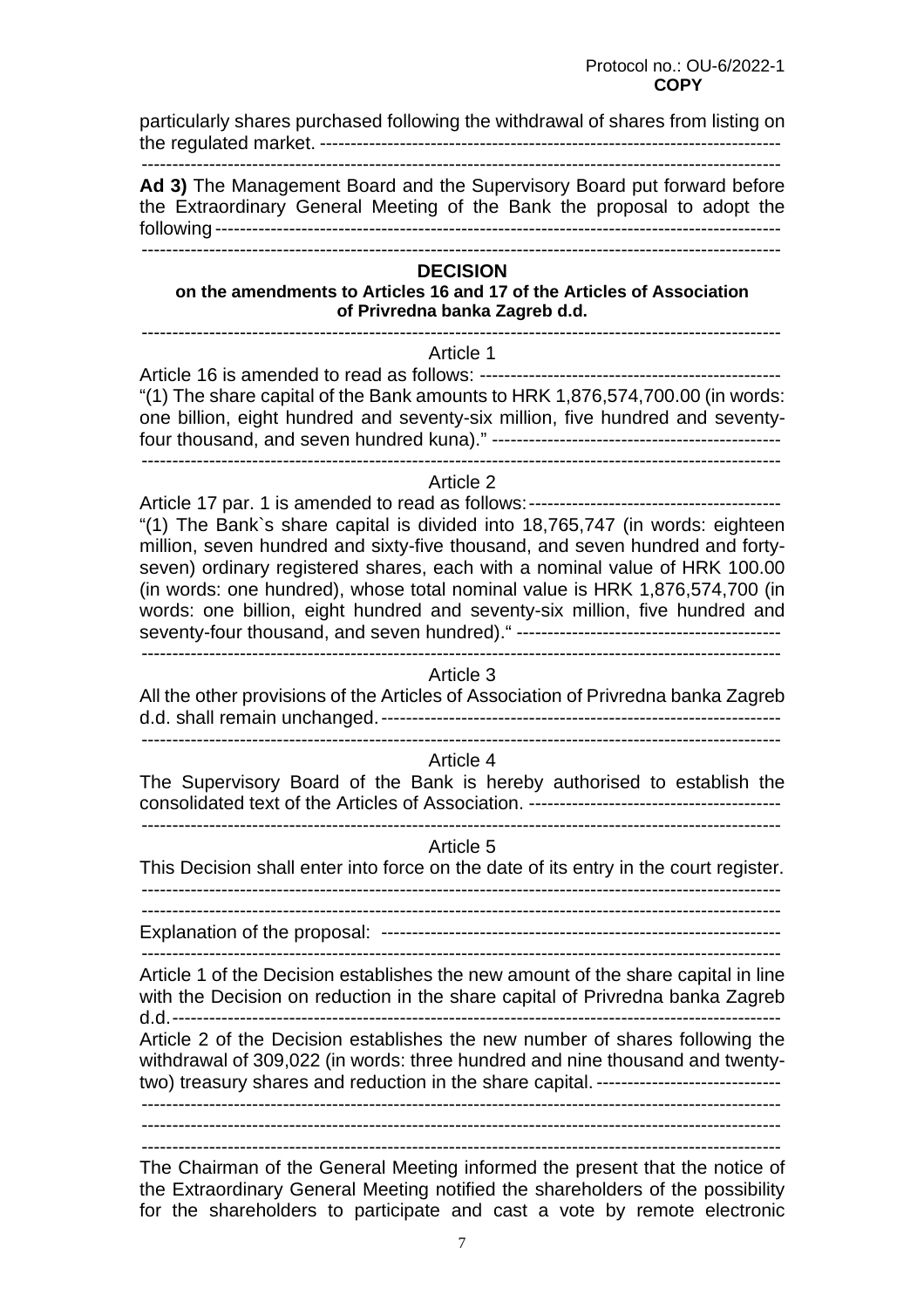communication in line with Article 62 of the Articles of Association of Privredna banka Zagreb d.d. and of the obligations of the shareholders who intend to participate in the General Meeting by electronic means and the minimum technical preconditions. ------------------------------------------------------------------------

--------------------------------------------------------------------------------------------------------

The material for the Extraordinary General Meeting of the Bank, serving as basis for the adoption of the published decision, will be made available from the day of the notice of the Bank's Extraordinary General Meeting, on the premises of the Bank, Zagreb, Radnička cesta 44, B1-8A, on working days from 10 (in words: ten) to 12 (in words: noon) and on the website of the Bank. If a quorum stipulated by the Articles of Association of Privredna banka Zagreb d.d. is not constituted at this Extraordinary General Meeting, then the Extraordinary General Meeting will be held on 28 (in words: the twenty-eighth of) February 2022 (in words: two thousand and twenty-two), at the same location, beginning at the same time, and the Agenda of the meeting will remain the same. ---------

--------------------------------------------------------------------------------------------------------

The Chairman of the Extraordinary General Meeting established that the Extraordinary General Meeting was attended by the members of the Management Board via videoconference due to epidemiological measures introduced on account of the Covid-19 virus pandemic.-------------------------------

--------------------------------------------------------------------------------------------------------

The Chairman of the Extraordinary General Meeting established that the Company has a share capital of HRK 1,907,476,900.00 (in words: one billion, nine hundred and seven million, four hundred and seventy-six thousand and nine hundred kuna), divided into 19,074,769 (in words: nineteen million, seventy-four thousand and seven hundred and sixty-nine) shares carrying the right to 19,074,769 (in words: nineteen million, seventy-four thousand and seven hundred and sixty-nine) votes. The Bank holds 309,022 (in words: three hundred and nine thousand and twenty-two) shares carrying the right to 309,022 (in words: three hundred and nine thousand and twenty-two) votes, but this right is currently dormant. ----------------------------------------------------------------

--------------------------------------------------------------------------------------------------------

The Chairman furthermore established that the Extraordinary General Meeting of the Bank was attended by the shareholders having a total of 18,591,602 (in words: eighteen million, five hundred and ninety-one thousand and six hundred and two) shares carrying the right to 18,591,602 (in words: eighteen million, five hundred and ninety-one thousand and six hundred and two) votes, which represent a share capital of HRK 1,859,160,200.00 (in words: one billion, eight hundred and fifty-nine million, one hundred and sixty thousand, and two hundred kuna) and make 97.47% (in words: ninety-seven point forty-seven percent) of the total share capital of the Bank and 99.07% (in words: ninetynine point zero seven percent) of the Bank's share capital carrying voting rights, and that the Extraordinary General Meeting was to adopt decisions by votes representing at least three quarters of the share capital represented at the General Meeting. ---------------------------------------------------------------------------------

--------------------------------------------------------------------------------------------------------

The Chairman of the Meeting established that the conditions from the Articles of Association of the Bank were met for this Extraordinary General Meeting to bring valid decisions because quorum requires the presence of shareholders or their proxies holding at least 50.00% (in words: fifty percent) of votes in the company. -------------------------------------------------------------------------------------------

8

--------------------------------------------------------------------------------------------------------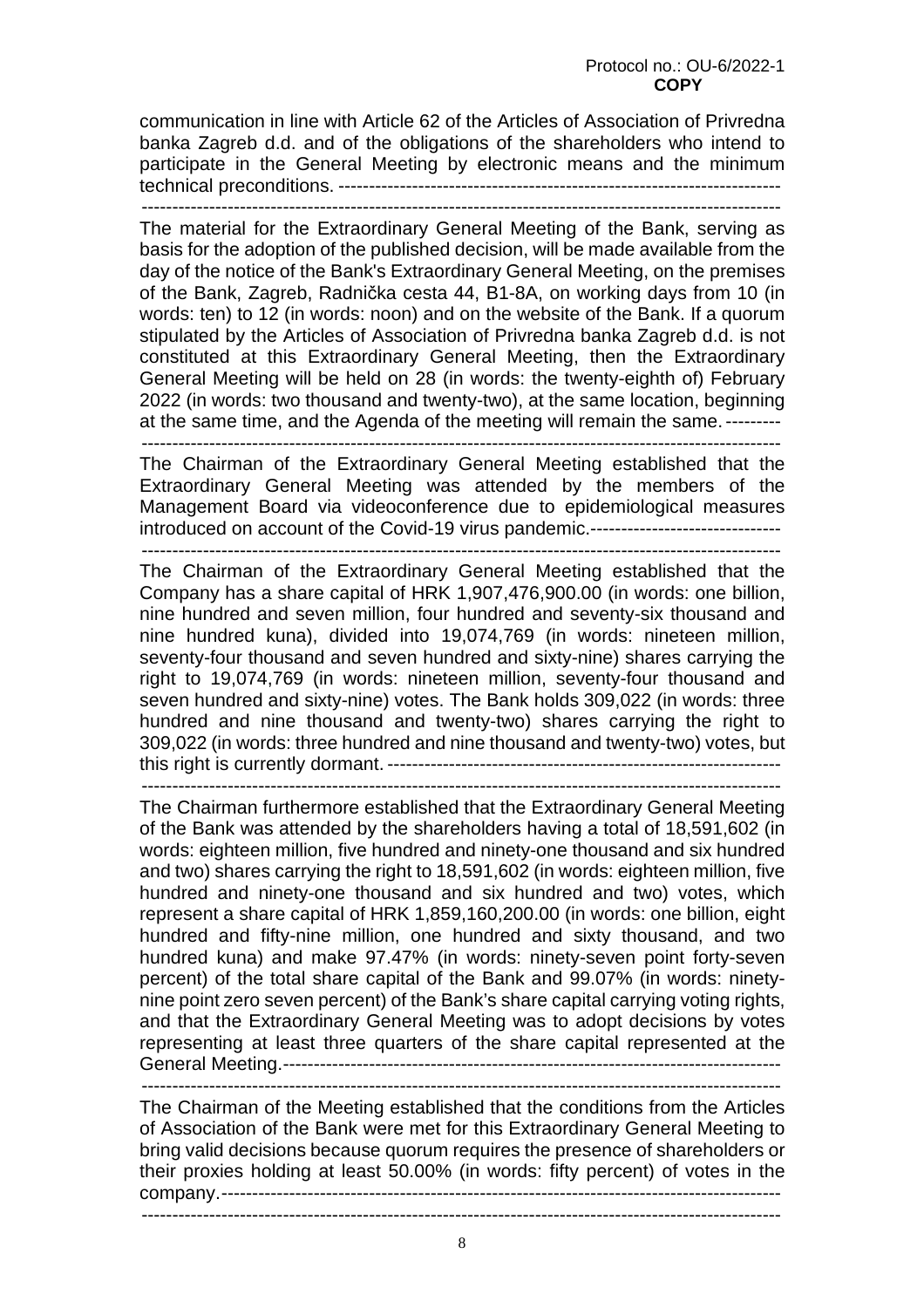-------------------------------------------------------------------------------------------------------- The Chairman of the EGM invited the shareholder to vote on the agenda items of the Extraordinary General Meeting by selecting "FOR", "AGAINST" or "ABSTAINED" and established that voting on the agenda item would be closed after 60 (in words: sixty) seconds. ----------------------------------------------------------- --------------------------------------------------------------------------------------------------------

**Ad 1)** ------------------------------------------------------------------------------------------------ --------------------------------------------------------------------------------------------------------

Before voting on this Agenda item, the Chairman of the EGM reported that the corporate action of transfer of shares of the minority shareholders of Privredna banka Zagreb d.d. to the main shareholder Intesa Sanpaolo Holding International S.A. Luxembourg, in exchange for consideration, was being performed in line with the provisions of the Companies Act and that the Report of the main shareholder Intesa Sanpaolo Holding International S.A. on preconditions for the transfer of shares of the minority shareholders of Privredna banka Zagreb d.d. with the elaboration of adequacy of consideration of 23 (in words: the twenty-third of) December 2021 (in words. two thousand and twenty-one) and the Report of court expert Snježana Galić, dipl. oec., on adequacy of the consideration that the main shareholder ought to pay to minority shareholders of Privredna banka Zagreb d.d. of 29 (in words: the twenty-ninth of) November 2021 (two thousand and twenty-one) had been made available to the shareholders as part of the materials for the Extraordinary General Meeting of the Bank published on the Bank's website. --------------------

--------------------------------------------------------------------------------------------------------

After the voting was closed, the Chairman of the EGM was invited to read the votes from the screen in the conference room where the EGM was being held and to disclose the data on the number of votes "for"; "against", and "abstained". --------------------------------------------------------------------------------------------------------

--------------------------------------------------------------------------------------------------------

The Chairman of the Meeting established that a total of 18,591,602 (in words: eighteen million, five hundred and ninety-one thousand and six hundred and two) valid votes were cast for the proposed Decision on the transfer of shares held by minority shareholders of Privredna banka Zagreb d.d., to the main shareholder Intesa Sanpaolo Holding International S.A. Luxembourg, Grand Duchy of Luxembourg, in exchange for consideration, and that there were no votes against or abstentions. -----------------------------------------------------------------

--------------------------------------------------------------------------------------------------------

The Chairman established that the votes cast for the mentioned Decision represented the share capital of HRK 1,859,160,200.00 (in words: one billion, eight hundred and fifty-nine million, one hundred and sixty thousand, and two hundred kuna), and that such votes represented a share of 100.00% (in words: one hundred percent) in the represented votes and the represented share capital of the Bank and a share of 97.47% (in words: ninety-seven point fortyseven percent) in total votes and the total share capital of the Bank. ---------------------------------------------------------------------------------------------------------------------

The Chairman of the EGM established that the EGM passed by the votes representing 100% (in words: one hundred percent) of the share capital represented at the EGM the Decision on the transfer of shares held by minority shareholders of Privredna banka Zagreb d.d., to the main shareholder Intesa Sanpaolo Holding International S.A. Luxembourg, Grand Duchy of Luxembourg, in exchange for consideration, as published, was. -------------------

--------------------------------------------------------------------------------------------------------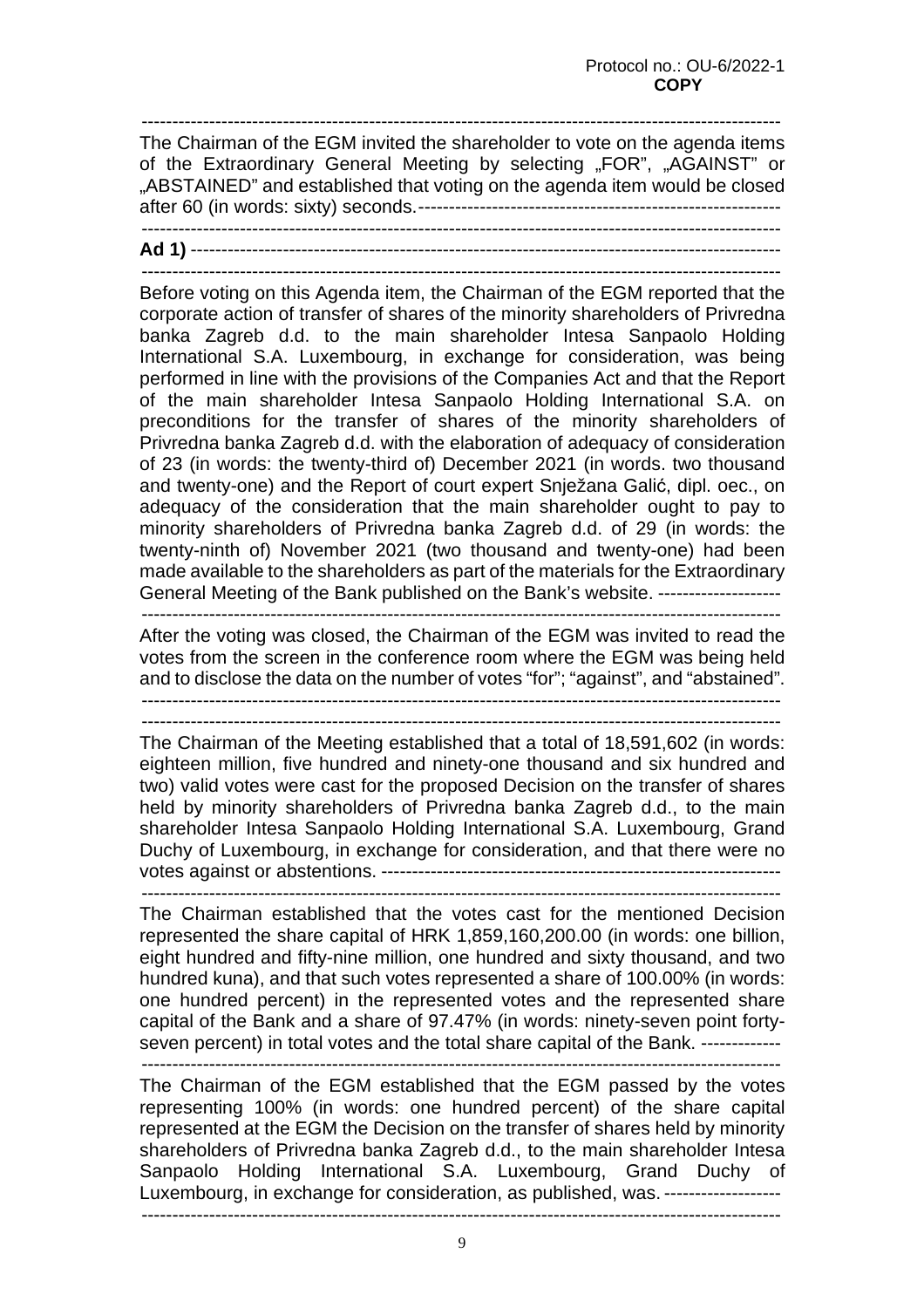-------------------------------------------------------------------------------------------------------- **Ad 2)** ------------------------------------------------------------------------------------------------

--------------------------------------------------------------------------------------------------------

After the voting was closed, the Chairman of the EGM was invited to read the votes from the screen in the conference room where the EGM was being held and to disclose the data on the number of votes "for"; "against", and "abstained". --------------------------------------------------------------------------------------------------------

--------------------------------------------------------------------------------------------------------

The Chairman of the Meeting established that a total of 18,591,552 (in words: eighteen million, five hundred and ninety-one thousand and five hundred and fifty-two) valid votes were cast for the proposed Decision on the reduction of share capital of Privredna banka Zagreb d.d. by withdrawing own shares, while 50 (in words: fifty) votes were cast against the Decision and there were 0 (in words: zero) abstentions. ----------------------------------------------------------------------

--------------------------------------------------------------------------------------------------------

The Chairman established that the votes cast for the mentioned Decision represented the share capital of HRK 1,859,155,200.00 (in words: one billion, eight hundred and fifty-nine million, one hundred and fifty-five thousand, and two hundred kuna), and that such votes represented a share of 100.00% (in words: one hundred percent) in the represented votes and the represented share capital of the Bank and a share of 97.47% (in words: ninety-seven point forty-seven percent) in total votes and the total share capital of the Bank. ------

--------------------------------------------------------------------------------------------------------

The Chairman established that the votes cast against the mentioned Decision represented a share capital of HRK 5,000.00 (in words: five thousand kuna), and that such votes represented a share of 0.00% (in words: zero point double zero percent) in the represented votes and the represented share capital of the Bank and a share of 0.00% (in words: zero point double zero percent) in total votes and the total share capital of the Bank. --------------------------------------------

--------------------------------------------------------------------------------------------------------

The Chairman of the EGM established that the EGM passed by the votes representing 100% (in words: one hundred percent) of the share capital represented at the EGM the Decision on the reduction of share capital of Privredna banka Zagreb d.d. by withdrawing own shares, from the amount of HRK 1,907,476,900.00 (in words: one billion, nine hundred and seven million, four hundred and seventy-six thousand and nine hundred kuna) by the amount of HRK 30,902,200.00 (in words: thirty million, nine hundred and two thousand, and two hundred), to HRK 1,876,574,700.00 (in words: one billion, eight hundred and seventy-six million, five hundred and seventy-four thousand and seven hundred kuna), as published. -------------------------------------------------------- --------------------------------------------------------------------------------------------------------

**Ad 3)** ------------------------------------------------------------------------------------------------

--------------------------------------------------------------------------------------------------------

After the voting was closed, the Chairman of the EGM was invited to read the votes from the screen in the conference room where the EGM was being held and to disclose the data on the number of votes "for"; "against", and "abstained". --------------------------------------------------------------------------------------------------------

--------------------------------------------------------------------------------------------------------

The Chairman of the Meeting established that a total of 18,591,552 (in words: eighteen million, five hundred and ninety-one thousand and five hundred and fifty-two) valid votes were cast for the Decision on the amendments to Articles 16 and 17 of the Articles of Association of Privredna banka Zagreb d.d., while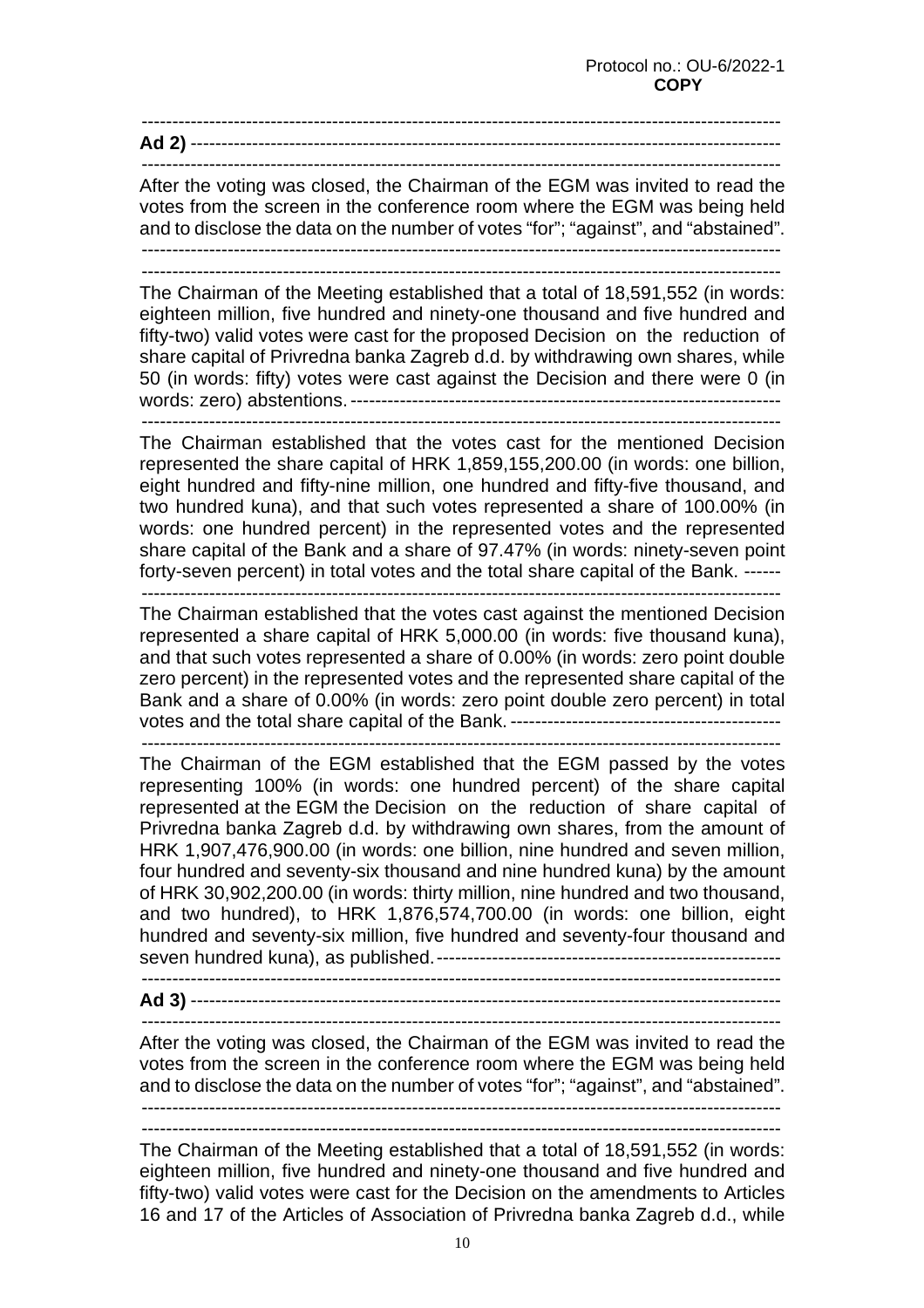50 (in words: fifty) votes were cast against the Decision and there were 0 (in words: zero) abstentions. ----------------------------------------------------------------------

. ------------------------------------------------------------------------------------------------------- --------------------------------------------------------------------------------------------------------

The Chairman established that the votes cast for the mentioned Decision represented the share capital of HRK 1,859,155,200.00 (in words: one billion, eight hundred and fifty-nine million, one hundred and fifty-five thousand, and two hundred kuna), and that such votes represented a share of 100.00% (in words: one hundred percent) in the represented votes and the represented share capital of the Bank and a share of 97.47% (in words: ninety-seven point forty-seven percent) in total votes and the total share capital of the Bank. ------

--------------------------------------------------------------------------------------------------------

The Chairman established that the votes cast against the mentioned Decision represented a share capital of HRK 5,000.00 (in words: five thousand kuna), which votes represented a share of 0.00% (in words: zero point double zero percent) in the represented votes and the represented share capital of the Bank and a share of 0.00% (in words: zero point double zero percent) in total votes and the total share capital of the Bank. ---------------------------------------------------- --------------------------------------------------------------------------------------------------------

The Chairman of the EGM established that the EGM passed by the votes representing 100% (in words: one hundred percent) of the share capital represented at the EGM the Decision on the amendments to Articles 16 and 17 of the Articles of Association of Privredna banka Zagreb d.d., established by the Supervisory Board on 4 (in words: the fourth of) May 2021 (in words: two thousand and twenty-one), in terms of the amount of the share capital and the number of shares, as published. ------------------------------------------------------------- --------------------------------------------------------------------------------------------------------

--------------------------------------------------------------------------------------------------------

After considering the agenda items, the Chairman of the Meeting thanked the present shareholders and the Management Board of the Bank for their participation in the work of the General Meeting and closed the General Meeting at 11:15 (in words: eleven fifteen). ---------------------------------------------------------

 -------------------------------------------------------------------------------------------------------- --------------------------------------------------------------------------------------------------------

Four copies of the deed have been issued, two for the Company and two for the court register. -------------------------------------------------------------------------------- --------------------------------------------------------------------------------------------------------

## Notary public Iva Dujmović, sgd.

Enclosed with the Minutes is the following: -----------------------------------------------

- Notice of the Extraordinary General Meeting of Privredna banka Zagreb d.d. published on the website of the court register of the Commercial Court in Zagreb, dated 15/01/2022 (in words: the fifteenth of January, two thousand and twenty-two) ------------------------------------------------------------------------------
- Decision of the County Court in Zagreb on the reappointment of Prof. Višnja Žunac as certified court interpreter for English and Italian -----------------------
- List of the present shareholders/representatives at the Extraordinary General Meeting, 25/02/2022 (in words: the twenty-fifth of February, two thousand and twenty-two) -----------------------------------------------------------------
- Extraordinary General Meeting quorum report -----------------------------------